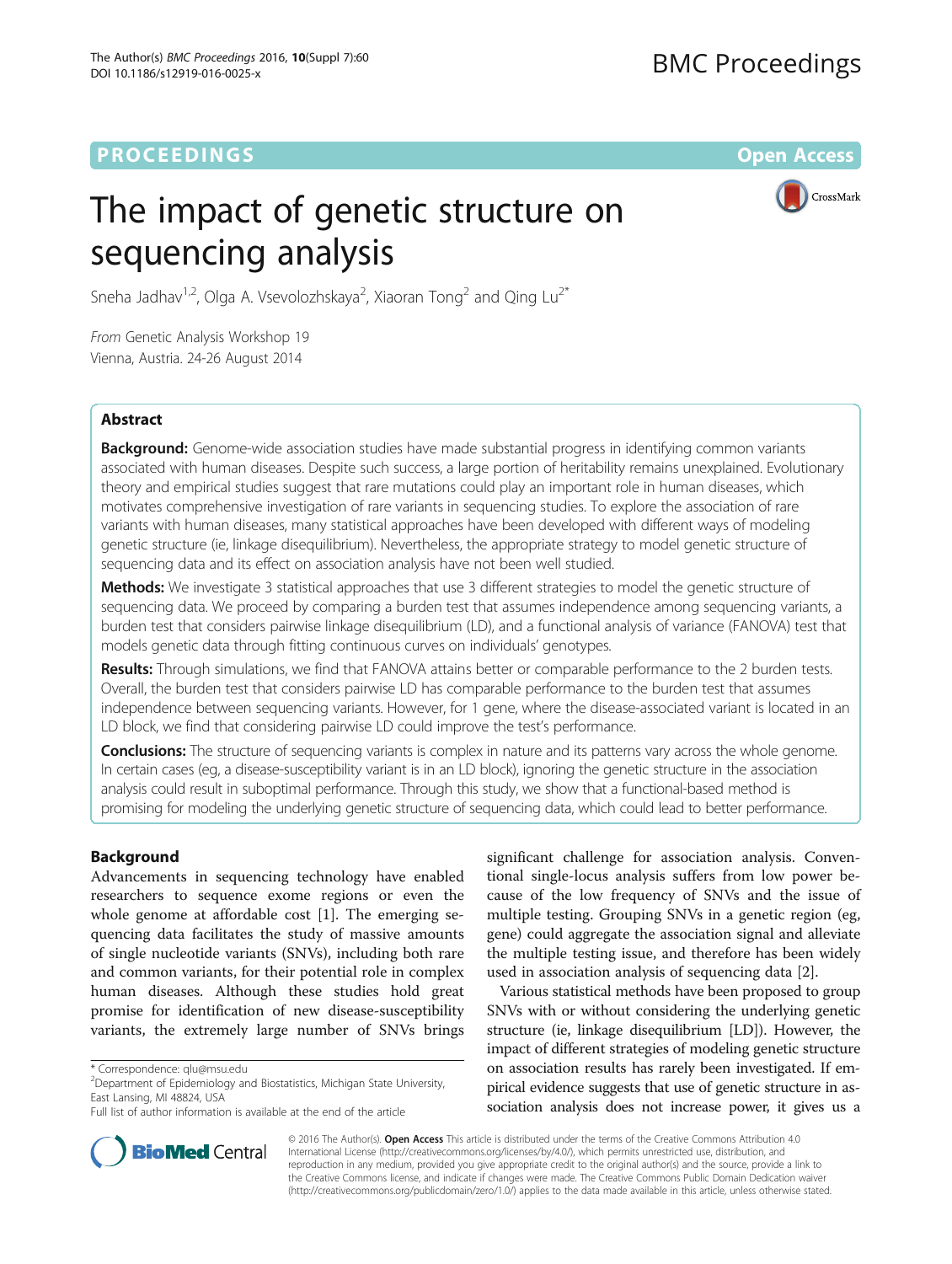<span id="page-1-0"></span>Table 1 Power comparison of 3 tests in the case of unidirectional effects

| Test                                                   |      | Proportion of causal variants |  |  |  |  |                                                        |  |
|--------------------------------------------------------|------|-------------------------------|--|--|--|--|--------------------------------------------------------|--|
|                                                        | 0.01 |                               |  |  |  |  | 0.05  0.1  0.15  0.2  0.25  0.3  0.5                   |  |
| BT.                                                    |      |                               |  |  |  |  | 0.343  0.617  0.714  0.766  0.759  0.776  0.793  0.781 |  |
| <b>BTCOV</b>                                           |      |                               |  |  |  |  | 0.339  0.615  0.712  0.767  0.755  0.780  0.792  0.794 |  |
| FANOVA 0.398 0.700 0.764 0.808 0.807 0.814 0.814 0.744 |      |                               |  |  |  |  |                                                        |  |

basis for excluding this factor from statistical modeling. On the other hand, if it is important to consider LD among SNVs, then we need to investigate appropriate strategies for characterizing the underlying genetic structure. As an initial step to investigate this issue, we chose 3 tests with different ways of modeling LD between SNVs: (a) a weighted burden test assuming independence among SNVs (BT) [\[3\]](#page-3-0); (b) a weighted burden test considering pairwise LD (BTCOV) [[4](#page-3-0)]; and (c) a functional analysis of variance (FANOVA) [[5](#page-3-0)] test that considers LD among nearby loci and models the genotype profile of an individual as a continuous function.

## Methods

## Burden test

We consider a burden test developed by Madsen and Browning [\[3](#page-3-0)] that assumes independence among SNVs. The test summarizes the genetic score of all SNVs in a

genetic region as  $\sum_{i=1}^{L}$  $j=1$ g<sub>ij</sub>  $\frac{y-1}{w_j}$ , where L is the number of SNVs,  $g_{ij}$  is the number of low-frequency alleles of the  $j^{th}$  SNV for the  $i^{th}$  individual. The weight is defined to emphasize the effect of rare variants with  $w_j =$  $\sqrt{1}$  $\sqrt{n_j q_j (1-q_j)}$ , where  $n_j$  is the number of controls and  $q_j$  is the minor allele frequency (MAF) of the  $j^{t\bar{t}i}$  SNV in controls. Analysis of variance (ANOVA) is then used to assess the association between summary genetic scores and the binary phenotype. Because the test simply adds the genotype of each SNV weighted by a function of its MAF, it does not consider LD between SNVs.

Table 2 Power comparison of 3 tests in the case of bidirectional effects

| Test                                             |    | Proportion of causal variants |  |                                                        |  |  |  |       |
|--------------------------------------------------|----|-------------------------------|--|--------------------------------------------------------|--|--|--|-------|
|                                                  | 01 | 05.                           |  | 0.1 0.15 0.2 0.25 0.3                                  |  |  |  | (15   |
| <b>BT</b>                                        |    |                               |  | 0.208 0.508 0.585 0.621 0.665 0.678 0.703 0.683        |  |  |  |       |
| <b>BICOV</b>                                     |    |                               |  | 0.200  0.509  0.579  0.618  0.663  0.668  0.698  0.680 |  |  |  |       |
| FANOVA 0.217 0.597 0.683 0.732 0.765 0.799 0.809 |    |                               |  |                                                        |  |  |  | 0.815 |

**Table 3** Summary of the 10 genes with the smallest  $p$  values from the association analysis

| Gene                 | Test      |              |               |  |  |  |
|----------------------|-----------|--------------|---------------|--|--|--|
|                      | <b>BT</b> | <b>BTCOV</b> | <b>FANOVA</b> |  |  |  |
| SUMF1                | 8.75E-05  | 8.43E-05     | 1.31E-05      |  |  |  |
| RELB                 | 6.57E-02  | 7.08E-02     | 4.35E-04      |  |  |  |
| HIF3A                | 2.12E-02  | 2.19E-02     | 4.34E-03      |  |  |  |
| <b>THRA</b>          | 1.85E-02  | 9.68E-03     | 3.62E-02      |  |  |  |
| TFDP1                | 1.50E-02  | 1.13E-02     | 1.95E-02      |  |  |  |
| PROK2                | 1.23E-02  | 1.32E-02     | 1.27E-01      |  |  |  |
| POI R <sub>2</sub> A | 2.10E-02  | 2.25E-02     | 1.31E-02      |  |  |  |
| CD1C                 | 2.76E-02  | 1.42E-02     | 5.27E-02      |  |  |  |
| CCL24                | 2.24E-02  | 2.71E-02     | 1.92E-02      |  |  |  |
| МАРЗК6               | 8.72E-02  | 8.45E-02     | 3.27E-02      |  |  |  |

Burden test that considers pairwise linkage disequilibrium In addition to the above burden test, we also consider another type of burden test proposed by Schaid et al [\[4](#page-3-0)], which considers pairwise LD. We consider the following

summary of genetic scores,  $S_i = \sum^L$  $j=1$  $g_{i_j}$  $\frac{y}{w_j}$ , where  $w_j$  and  $g_{ij}$  are defined in the same manner as BT. However, unlike the conventional burden test, the test statistic of BTCOV is given by  $T = \frac{\left(\left(Y-\overline{Y}\right)^{r} S\right)^{2}}{\left(Y-\overline{Y}\right)^{r} V \left(Y-\overline{Y}\right)^{2}}$  $(Y-\overline{Y})'V_s(Y-\overline{Y})$ , where Y denotes the vector of disease status and  $\overline{Y}$  is the mean disease status.  $V_s$  is the covariance matrix, where  $v_{ii'} = \sum^{L}$  $j=1$  $\frac{L}{\sqrt{2}}$  $j=1$  $\frac{1}{w_j} \frac{1}{w_j} cov(g_{ij}, g_{i'j'})$ .

#### Functional analysis of variance

FANOVA considers LD by fitting a continuous function (curve) on the genotype data of an individual [\[5\]](#page-3-0). While various smoothing methods can be used to fit curves on individuals' genotype data, we used cubic B-splines to fit the smooth functions [\[6](#page-3-0)]. By using cubic B-splines [\[5](#page-3-0)], we first fit  $g_{ik}(t)$ , the smoothed function of genetic variants at the genomic position  $t$  for an individual  $i$  in the kth group. The FANOVA can then be used to compare the difference of curves in cases and controls. The FANOVA model can be written as:

$$
g_{ik}(t) = \mu_k(t) + \epsilon_{ik}(t),
$$
  
\n
$$
\epsilon_{ik}(t) \rightarrow G.P(0, \gamma), \quad i = 1, 2, \dots, n_k, \quad k = 1, 2
$$

where *i*, *k*,  $n_k$  and *t* denote the individual, the group (ie, case or control), the total number of individuals in the  $k<sup>th</sup>$  group, and the genomic position of a genetic variant, respectively. G.  $P(0, y)$  stands for the gaussian process, where  $\gamma$  is the covariance function,  $\kappa_{ik}$  is the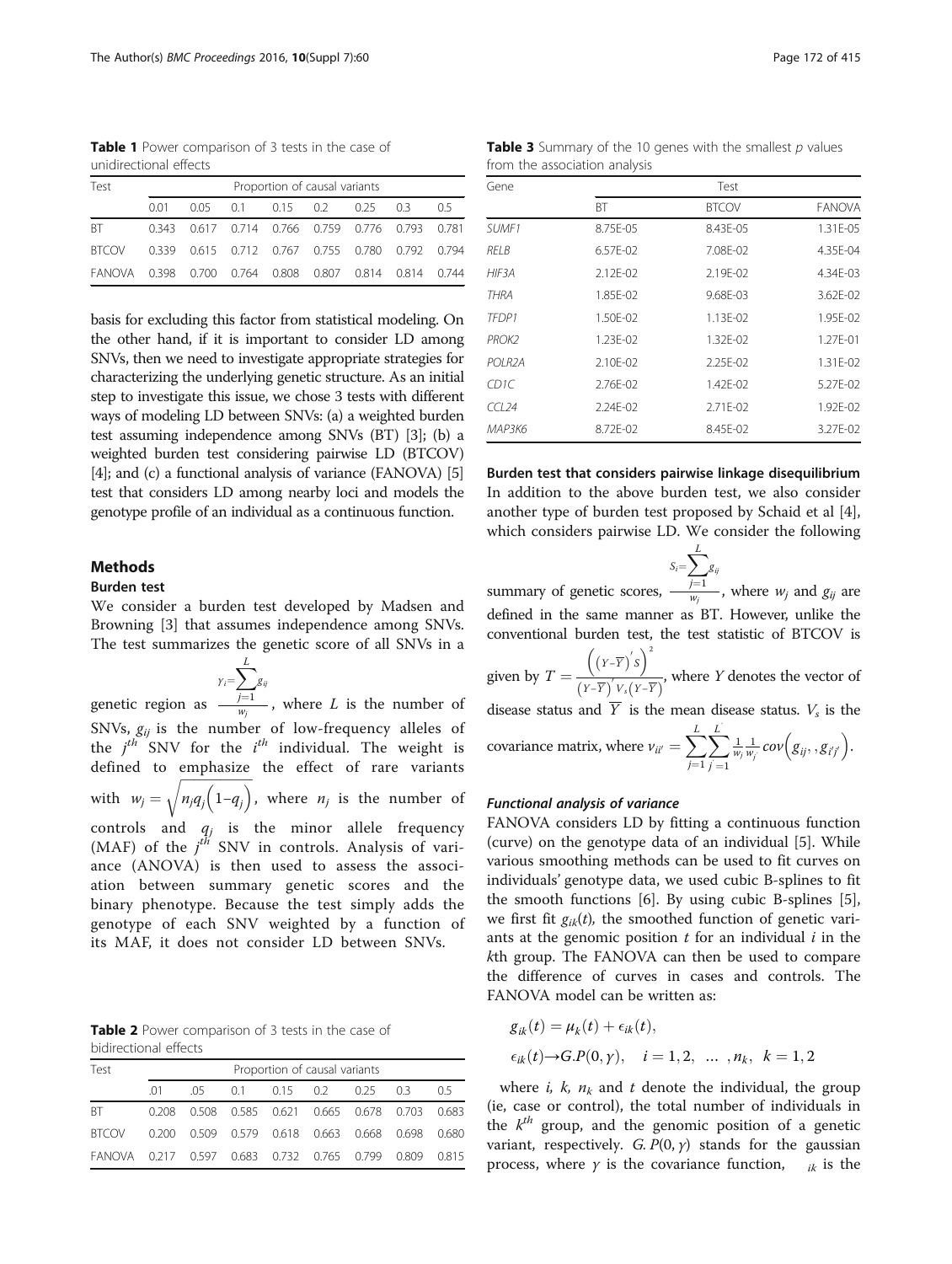<span id="page-2-0"></span>error term and  $\mu_k$  is the mean function for the k <sup>th</sup> group. We test the following hypotheses:

$$
H_0: \mu_1(t) = \mu_2(t) \,\forall \, t \, H_1: \mu_1(t) \neq \mu_2(t)
$$

for some t.

Similar to ANOVA, the test statistic for the hypothesis can be constructed as,

$$
F = \frac{\int \sum_{k=1}^{2} n_k (\widehat{\mu_k}(t) - \widehat{\mu}(t))^2 dt / (2-1)}{\int \sum_{k=1}^{2} \sum_{i=1}^{n_k} (g_{ik}(t) - \widehat{\mu_k}(t))^2 dt / (n-2)},
$$

where 
$$
\hat{\mu}_k(t) = \sum_{i=1}^{n_k} g_{ik}(t) n_k^{-1}
$$
 and  $\hat{\mu}(t) = \sum_{k=1}^{2} n_k \hat{\mu}_k(t) n^{-1}$ .

## Simulation

Simulations were conducted to compare the performance of the 3 methods using a simulation model specified here as well as on the Genetic Analysis Workshop 19 (GAW19) simulated phenotype data. First, we selected a subset of 142 unrelated individuals from the GAW19 family-based sequencing data. For each replicate, we randomly chose a 30-kb segment from the 1.4 Mb region (chromosome 3: 33100124 to 34539295). From each segment, we randomly selected a specified proportion of SNVs (between 1 and 50 % as given in Tables [1](#page-1-0) and [2](#page-1-0)) as

disease-associated SNVs. A logistic regression model was then applied to the selected SNVs to simulate a binary phenotype. In the simulation, we considered 2 types of effects, bidirectional effects and unidirectional effects, by randomly generating the regression coefficients from N (0, 1) and  $N(2, 1)$ , respectively. One thousand replicates were simulated for each scenario for power and type I error estimation. For FANOVA, we used the penalized cubic Bsplines to determine the smoothness of the functions. The smoothing parameter was determined by using the generalized cross validation.

The above simulations only evaluated 1 genetic region. To investigate the performance of the 3 methods on regions with different genetic structures, we also applied them to the subset of 142 unrelated samples from the GAW19 family-based simulated data, of which 24 samples are cases. This data consists of 294 genes, including THRA and RELB, which were simulated to be associated with the hypertension phenotypes. For the association analysis, hypertension (HTN1) from the first simulation out of the 200 simulations was used.

## Results

Type I error rates of the 3 tests are well controlled at the 0.05 level (0.046 for BT, 0.044 for BTCOV, and 0.047 for FANOVA). As we observe from Table [1,](#page-1-0) power of the 3 tests increases as we increase the proportion of